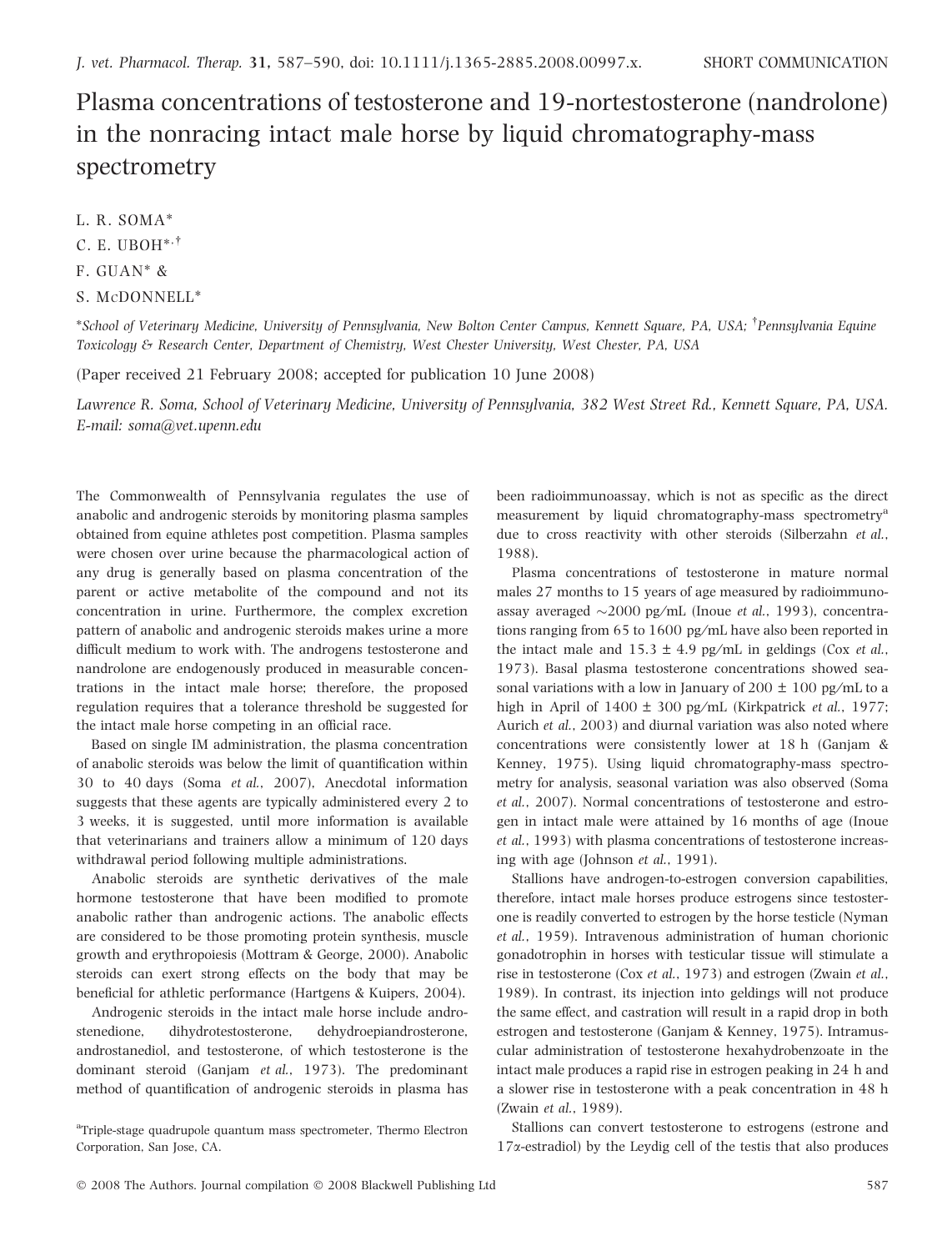neutral C18-steroids such as 19-nortestosterone (nandrolone) and 19-norandrostendione. The urinary excretion in the intact male of nandrolone (Courtot et al., 1984) and other 19-neutral steroids, including nandrolone have been demonstrated (Bedrak & Samuels, 1969; Dintinger et al., 1989; Dumasia et al., 1989). Subsequent studies using radio-immunoassay for nandrolone supported the endogenous secretion by its presence in both plasma and testis. The assumption by the authors was that at the time of collection the biosynthesis of nandrolone from testosterone was not occurring in all horses, as testosterone was quantified in all these male horses, but nandrolone was not. This also has been suggested by others (Benoit et al., 1985). Nandrolone has been quantified in the plasma of intact nonracing males, but not in nonracing geldings and females (Soma et al., 2007). It has also been suggested that nandrolone detected in the extract of the testis and urine could be an artifact of the chemical procedure (Dumasia et al., 1989; Houghton et al., 2007). In drug surveillance programs the separation of naturally occurring from administered nandrolone in the urine of intact males was based on the urine ratio of measured  $5\alpha$ -esrtane-3 $\beta$ ,17 $\alpha$ -diol and  $5(10)$ -esrtane-3 $\beta$ ,17 $\alpha$ -diol or the total quantity of 5(10)-esrtane-3 $\beta$ ,17 $\alpha$ -diol (Dehennin et al., 2007). The procedure of using urine ratios to predict the administration of commercial nandrolone certainly could be contested. Subsequent studies suggested that urinary nandrolone may be a product of decarboxylation of testosterone and not naturally produced nandrolone (Houghton et al., 2007). This process is unlikely to occur in plasma due to the absence of enzymatic hydrolysis and the more gentle procedure used for the extraction of steroids from plasma (Guan et al., 2005).

Boldenone sulphate that was considered endogenous has been detected in the urine of the intact male horses with urinary concentrations ranging from 0.1 to  $1.27$  ng/mL (Ho *et al.*, 2004). To date no boldenone has been quantified in the plasma of the intact male horse or are we aware of metabolic pathways suggested for the conversion of testosterone to boldenone in the testis of the horse.

Plasma samples available from on-going behavioral endocrinology projects and clinical service at The University of Pennsylvania were obtained from stallions shown to be free of exogenous administration of anabolic steroids and additional samples collected from stallions at local breeding farms were included in the current analysis. Plasma samples were assayed for testosterone, nandrolone, and boldenone and all samples were screened for other anabolic steroids. These animals included Standardbred, Thoroughbred, warm-bloods and pony breeds. The method of quantification in plasma was as previously described (Guan et al., 2005, 2006).

Plasma samples collected from 144 intact males from 2002 to 2004, 2007, and 2008 during the months of September (20), December (15), January (27), April (10), May (25), June (47), were analyzed. All horses were 2 years or older with the oldest breeding stallion being 17, the mean age was  $5.7 \pm 4.1$  (SD). There was a statistically significant  $(P < 0.001)$  seasonal variation in the plasma concentration of testosterone (Fig. 1). The plasma concentrations of testosterone samples collected



Fig. 1. Seasonal variation (mean and SD) in the plasma concentration of testosterone in the intact nonracing males ( $n = 144$ ).

during the breeding months (April, May, June) and nonbreeding months (September, December, January) were 724.9 ± 371.7 and  $252.5 \pm 187.9$  pg/mL, respectively.

A distribution plot of all the data (JMP, version 6.0, SAS Institute Inc, Cary, NC) showed a median value of  $402.2$  pg/mL; the  $25\%$  and  $75\%$  quartiles were  $213.1$  and  $807.6$  pg/mL,



Fig. 2. Box plot of plasma concentration ranges of testosterone and nandrolone. Each box contains 50% of the measured concentrations with the median. The top and bottom of each box mark the 25% and 75% quartiles of the population. The extending lines are the minimum and maximum concentrations. Individual points (open circles) are outliers.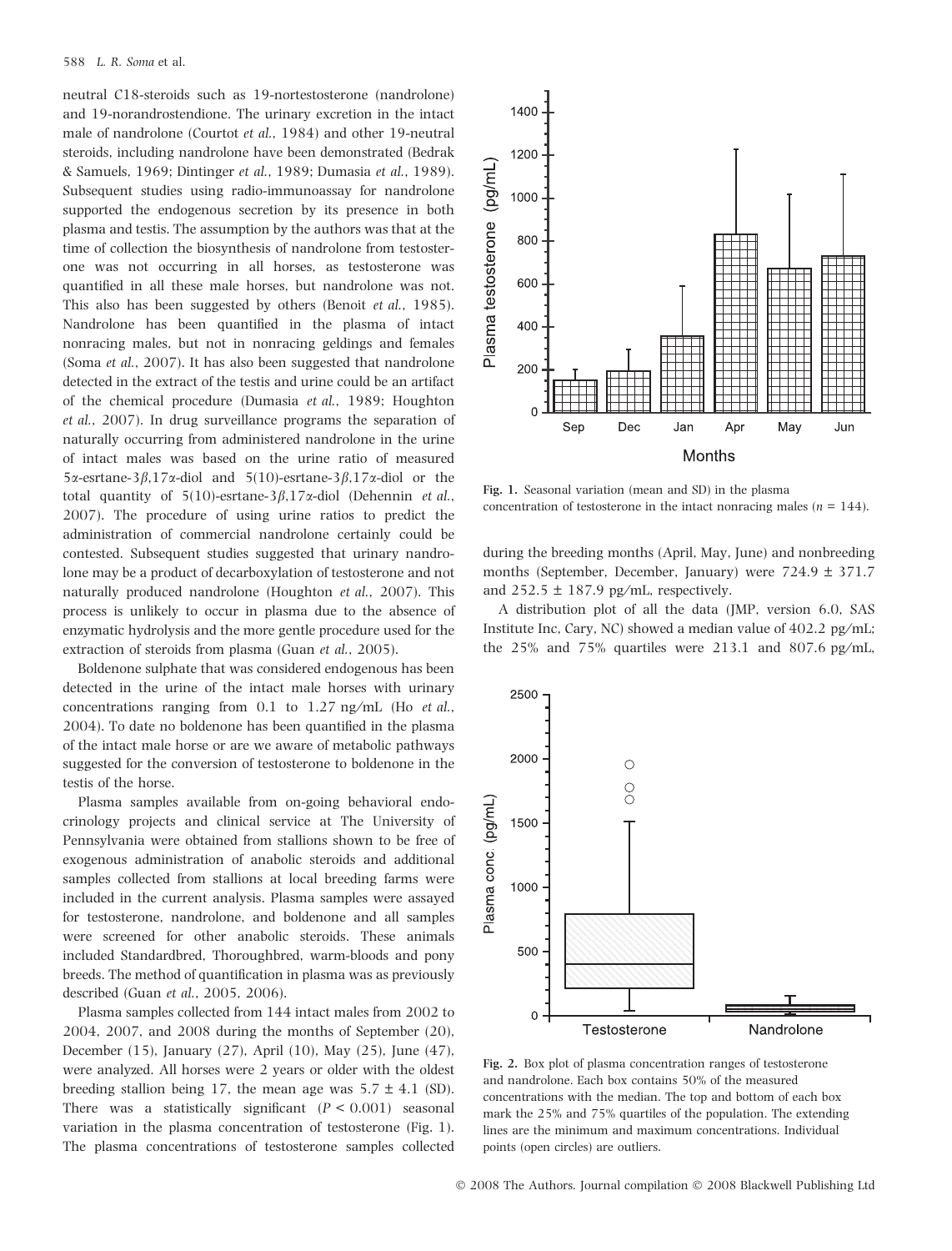Table 1. Plasma concentrations (pg/mL) of testosterone and nandrolone in nonracing intact male horses (mean and SD) and the calculated upper tolerance concentration  $(X_{tol})$ 

| Hormone      | No of samples | Mean (SD)         | $X_{\text{tol}}$ |
|--------------|---------------|-------------------|------------------|
| Testosterone | 144           | $521.5 \pm 385.3$ | 1928.3           |
| Nandrolone   | 73            | $62.6 \pm 36.5$   | 169.2            |

respectively, which indicated that 50% of normal intact males were between  $213.1$  and  $807.6$  pg/mL (Fig. 2).

Quantifiable concentrations of nandrolone were found in 73 of the 144 samples (50.7%). Seasonal variation was not significant. The median concentration was  $54.4$  pg/mL, the  $25\%$  and  $75\%$ quartiles were  $31.0$  and  $84.2$  pg/mL (Fig. 2). The Limit of Quantification for testosterone and nandrolone in this study was 25 pg ⁄mL and in 50% of the horses nandrolone was not quantified. Concentrations below this cannot be resolved analytically and therefore, nandrolone was considered not detectable and analysis was on this basis.

Due to the widespread use of anabolic steroids and testosterone in the racehorse population, it was not possible at this time to determine the normal plasma concentrations of testosterone and nandrolone in untreated racing-fit intact male horses in Pennsylvania. The concentrations of testosterone in the racing intact male horse were lower than the nonracing male, possibly by the suppression of endogenous hormone production due to the administration of anabolic steroids, months during which the samples were taken, lack of stimulation and possibly athletic competition (Soma et al., 2007).

The calculation of the upper tolerance limit  $(X_{tol})$  of testosterone and nandrolone was based on the methodology described<sup>b</sup>.

$$
X_{\text{tol}} = m + k * s
$$

Where *m* and *s* were the mean and standard deviation of the ln transformed plasma concentrations and k was the onesided tolerance limit factor (Owen, 1962). The k factors for samples sizes  $n = 100$  (1.927) and  $n = 73$  (1.990) for testosterone and nandrolone were selected (Table 1). The testosterone  $X_{tol}$  was also calculated for the plasma samples collected during the breeding season (April, May, June). Using these samples the concentrations were higher, the SD (variability) was lower and the k factor was larger based on fewer samples ( $n = 82$ ), resulting in an  $X_{\text{tol}}$  of 1914.0 pg/mL, compared to 1928.3 pg/mL when all the samples were used. Based on the round-off rule, a suggested upper tolerance plasma concentration for testosterone and nandrolone in the racing intact male would be  $2000$  and  $200$  pg/mL, respectively.

<sup>b</sup>The European Agency for the Evaluation of Medicinal Products, Evaluation for Veterinary Use, Committee for Medicinal Products, Note for Guidance for the Determination of Withdrawal Periods for Milk: 7 Westferry Circus, Canary Wharf, London, E144HB, UK.

## ACKNOWLEDGMENTS

Supported by the Pennsylvania Horse and Harness Racing Commissions and in part by the Pennsylvania Standardbred Horseman Association at Pocono Downs. The authors thank Hanover Shoe and Castle Run Farms for use of their breeding stallions.

## **REFERENCES**

- Aurich, J.E., Kranski, S., Parvizi, N. & Aurich, C. (2003) Somatostatin treatment affects testicular function in stallions. Theriogenology, 60, 163–174.
- Bedrak, E. & Samuels, L.T. (1969) Steroid biosynthesis by the equine testis. Endocrinology, 85, 1186–1195.
- Benoit, E., Garnier, F., Courtot, D. & Delatour, P. (1985) Radioimmunoassay of 19 nor testosterone. Evidence of its secretion by the testis of the stallion. Annales de Recherches Veterinaires, 16, 379–383.
- Courtot, D., Guyot, J.L. & Benoit, E. (1984) Demonstration of urinary excretion of 19-nortestosterone of endogenous origin in the male horse. Comptes Rendus de L'Academie des Sciences - Serie Iii, Sciences de la Vie, 299, 139–141.
- Cox, J.E., Williams, J.H., Rowe, P.H. & Smith, J.A. (1973) Testosterone in normal, cryptorchid and castrated male horses. Equine Veterinary Journal, 5, 85–90.
- Dehennin, L., Bonnaire, Y. & Plou, P. (2007) Detection of nandrolone administration to the entire male horse by a provisional concentration threshold for urinary oestranediol determined by gas chromatography-mass spectrometry. Equine Veterinary Journal, 39, 186–188.
- Dintinger, T., Gaillard, J.L., Zwain, I., Bouhamidi, R. & Silberzahn, P. (1989) Synthesis and aromatization of 19-norandrogens in the stallion testis. Journal of Steroid Biochemistry, 32, 537–544.
- Dumasia, M.C., Houghton, E. & Jackiw, M. (1989) Steroids in equine testes: the identification of endogenous 19-hydroxy and 19-nor neutral steroids by gas chromatography–mass spectrometry. Journal of Endocrinology, 120, 223–229.
- Ganjam, V.K. & Kenney, R.M. (1975) Androgens and oestrogens in normal and cryptorchid stallions. Journal of Reproduction & Fertility. Supplement, 23, 67–73.
- Ganjam, V.K., Murphy, B.E., Chan, T.H. & Currie, P.A. (1973) Mass spectrometric identification of testosterone, androstenedione, dehydroepiandrosterone, dihydrotestosterone, and androstanediol in human peripheral plasma. Journal of Steroid Biochemistry, 4, 443– 450.
- Guan, F., Uboh, C.E., Soma, L.R., Luo, Y., Rudy, J. & Tobin, T. (2005) Detection, quantification and confirmation of anabolic steroids in equine plasma by liquid chromatography integrated with tandem mass spectrometry. Journal of Chromatography B, 829, 56-68.
- Guan, F., Soma, L.R., Luo, Y., Uboh, C.E. & Peterman, S. (2006) Collision-induced dissociation pathways of anabolic steroids by electrospray ionization tandem mass spectrometry. Journal of the American Society for Mass Spectrometry, 17, 477–489.
- Hartgens, F. & Kuipers, H. (2004) Effects of androgenic-anabolic steroids in athletes. Sports Medicine, 34, 513–554.
- Ho, E.N.M., Yiu, K.C.H., Tang, F.P.W., Dehennin, L., Plou, P., Bonnaire, Y. & Wan, T.S.M. (2004) Detection of endogenous boldenone in the entire male horses. Journal of Chromatography B: Analytical Technologies in the Biomedical & Life Sciences, 808, 287–294.
- Houghton, E., Teale, P. & Dumasia, M.C. (2007). Studies related to the origin of C18 neutral steroids isolated from extracts of urine from